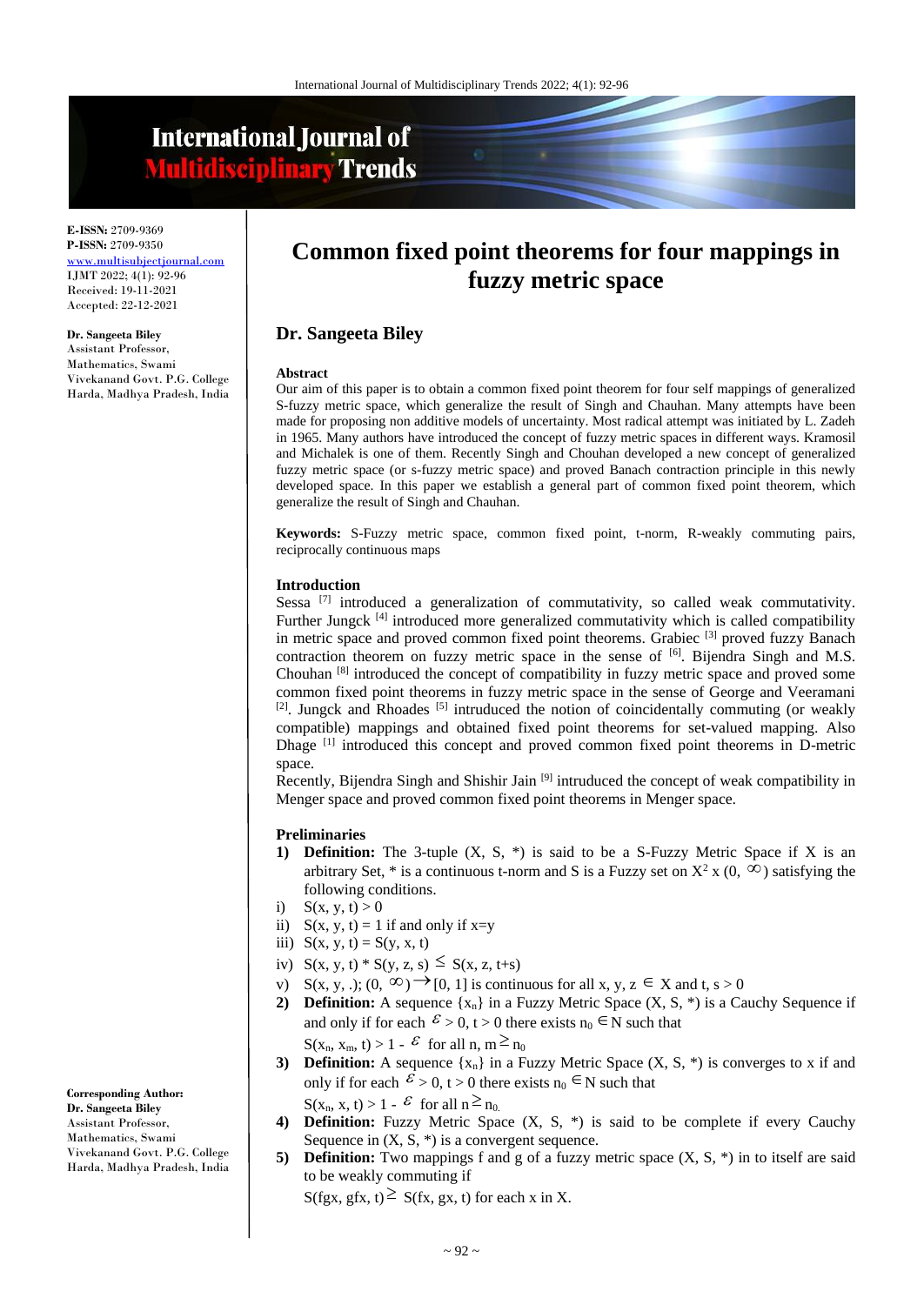**6) Definition:** The mappings f and g of a fuzzy metric space  $(X, S, *)$  in to itself are said to be R-weakly commuting, provided there exists some positive real numbers R such that

 $S(fgx, gfx, t) \geq S(fx, gx, t/R)$  for each x in X.

**7) Definition:** The mappings F and G of a fuzzy metric space (X, S, \*) in to itself are said to be compatible iff  $S(FGx_n, GFx_n, t) \rightarrow 1$ For all  $t > 0$ , whenever  $\{x_n\}$  is a sequence in X such that

 $Fx_{n}, Gx_{n} \rightarrow y$  for some y in X.

**8) Definition:** Let A and B be self mappings of a fuzzy metric space (X, S, \*), we will call A and B to be reciprocally continuous if

 $\lim_{n \to \infty} A B x_n = A p$  and  $\lim_{n \to \infty} B A x_n = B p$ whenever  $\{x_n\}$  is a sequence such that

 $\lim_{n \to \infty} A x_n = \lim_{n \to \infty} B x_n = p$  for some p in X

If A and B are continuous then they are obviously reciprocally continuous. But the converse need not be true. The following theorem was proved by Balasubramaniam.

**Theorem:** Let (A, E) and (B, F) be point wise R-weakly commuting pairs of self mappings of complete fuzzy metric space (X, M, \*) such that

- a) AX ⊂FX, BX⊂EX
- b)  $M(Ax, By, t) \geq M(x, y, ht), 0 < h < 1$ ;  $x, y \in X$  and  $t > 0$

Suppose that (A, E) and (B, F) is compatible pairs of reciprocally continuous mappings. Then A, B, E and F have a unique common fixed point.

The following theorem was proved by Pant and Jha<sup>[7]</sup>.

**Theorem:** Let (A, E) and (B, F) be pointwise R-weakly commuting pairs of self mappings of complete fuzzy metric space (X, M, \*) such that

- a) AX  $\subseteq$  FX, BX  $\subseteq$  EX
- b)  $M(Ax, By, t) \geq M(x, y, ht), 0 < h < 1$ ;  $x, y \in X$  and  $t > 0$

Let  $(A, E)$  and  $(B, F)$  be compatible mappings. If any of the mappings in compatible pairs  $(A, E)$  and  $(B, F)$  is continuous then A, B, E and F have a unique common fixed point.

Singh B. and Chauhan M.S. [8] have proved the following theorem.

**Theorem <sup>[8]</sup>**: Let A, B, E and F be self maps of a complete fuzzy metric space  $(X, M, *)$  with continuous t-norm, \* defined by  $a^*b = \min \{a, b\}; a, b \in [0, 1]$  satisfying the following conditions.

- i)  $A(x) \subseteq F(x), B(x) \subseteq E(x)$ .
- ii) E and F are continuous.
- iii) [A, E], [B, F] are compatible pairs of maps.
- iv) For all x, y in X,  $k \in (0, 1)$ , t $>0$

 $M(Ax, By, kt) \ge \min \{M(EX, Fy, t), M(Ax, Ex, t), M(By, Fy, t), M(By, Ex, 2t), M(Ax, Fy, t)\}\$ 

v) For all x, y in X, lim M(x, y, t)  $\rightarrow 1$  as  $t \rightarrow \infty$ 

Then A, B, E and F have a unique common fixed point in X.

We shall establish the following theorems.

**1) Theorem:** Let A, B, M and N be self maps of a complete fuzzy metric space  $(X, S, *)$  with continuous  $t - norm * defined$ by

 $a^*b = \min\{a,b\}, a,b \in [0,1]$  satisfying the following conditions  $A(x) \subseteq N(x), B(x) \subseteq$  $M(x)$  …..(1.1) [A, M], [B, N] are pointwise R-weakly commuting pairs of maps. …..(1.2) [A, M] or [B, N] is compatible pair of reciprocally continuous maps. …..(1.3) For all x, y in X,  $k \in$  $[0,1]$  t>0 …..(1.4)  $S^2(Ax, By, kt) \ge \max\{S^2(Mx, Ny, t), S^2(Ax, Mx, t), S^2(By, Ny, t), S(By, Ny, t), S(By, Mx, 2t)/2, S(Ax, Ny, 2t)/2\}$ …..(1.5)

1.1 For all x, y in X,  $\lim S(x, y, t) \rightarrow 1$  as  $t \rightarrow \infty$ 

Then A, B, M and N have a unique common fixed point in X.

**Proof:** Let  $x_0 \in X$  be arbitrary. Construct a sequence  $\{y_n\}$  such that

 $y_{2n-1} = Nx_{2n-1} = Ax_{2n-2}$  and  $y_{2n} = Mx_{2n} = Bx_{2n-1}$  n=1, 2, 3,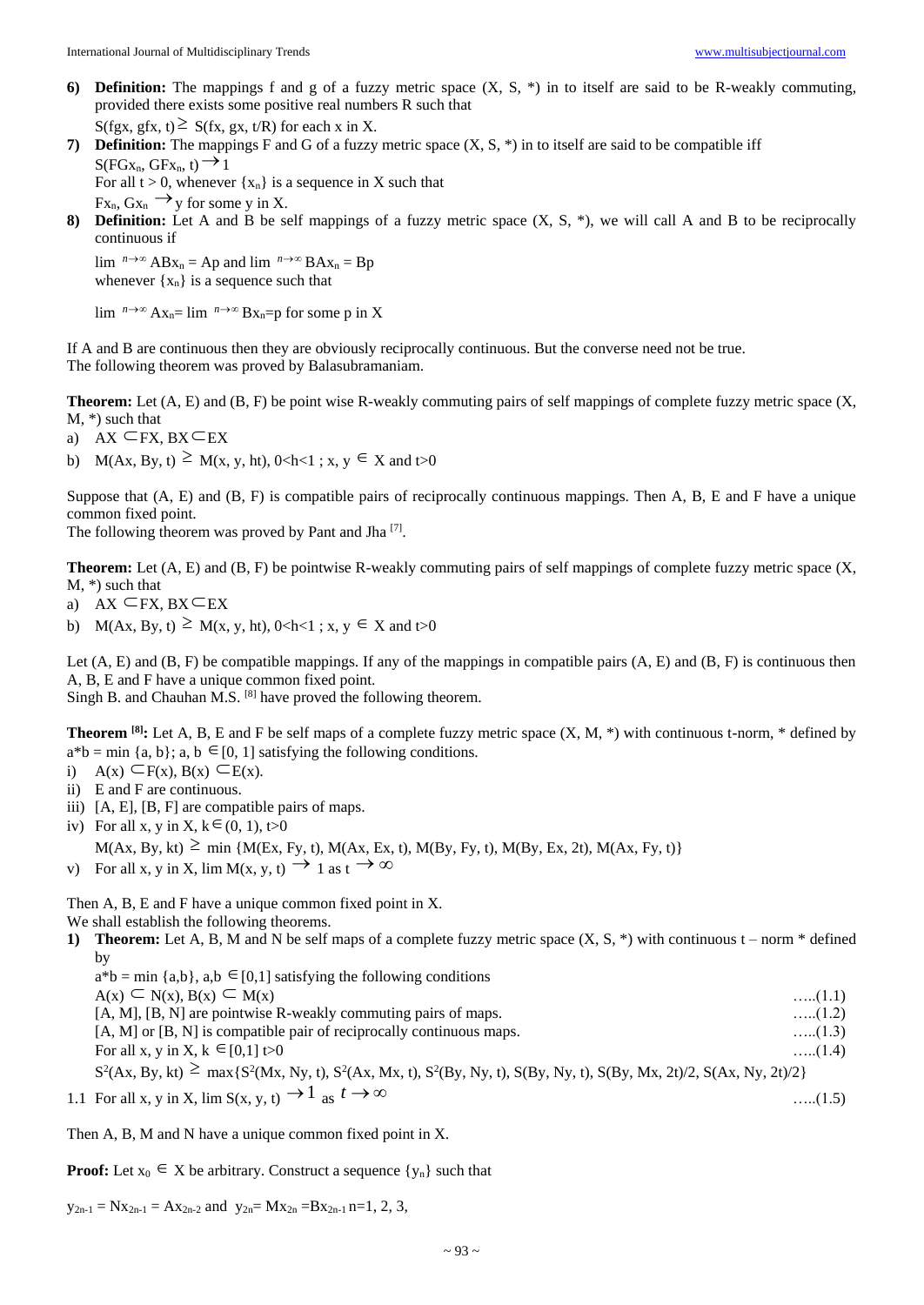Now using (1.4) we have

 $S^2(y_{2n+1}, y_{2n+2}, kt) = S^2(Ax_{2n}, Bx_{2n+1}, kt)$ 

 $\geq$  max{S<sup>2</sup>(Mx<sub>2n</sub>, Nx<sub>2n+1</sub>, t), S<sup>2</sup>(Ax<sub>2n</sub>, Mx<sub>2n</sub>, t), S<sup>2</sup>(Bx<sub>2n+1</sub>, Nx<sub>2n+1</sub>, t), S(Bx<sub>2n+1</sub>, Nx<sub>2n+1</sub>, t), S(Bx<sub>2n+1</sub>, Mx<sub>2n</sub>, 2t)/2, S(Ax<sub>2n</sub>, Nx<sub>2n+1</sub>,  $2t)/2$ }

 $\geq$  max{S<sup>2</sup>(y<sub>2n</sub>, y<sub>2n+1</sub>, t), S<sup>2</sup>(y<sub>2n+1</sub>, y<sub>2n</sub>, t), S<sup>2</sup>(y<sub>2n+2</sub>, y<sub>2n+1</sub>, t), S(y<sub>2n+2</sub>, y<sub>2n+1</sub>, t), S(y<sub>2n+2</sub>, y<sub>2n</sub>, 2t)/2, S(y<sub>2n+1</sub>, y<sub>2n+1</sub>, 2t)/2}

 $\geq$  max { S<sup>2</sup>(y<sub>2n</sub>, y<sub>2n+1</sub>, t), S<sup>2</sup>(y<sub>2n+1</sub>, y<sub>2n+2</sub>, t), S(y<sub>2n+2</sub>, y<sub>2n+1</sub>, t), S(y<sub>2n+1</sub>, y<sub>2n+1</sub>, 2t)/2, S(y<sub>2n</sub>, y<sub>2n+2</sub>, 2t)/2}

 $\Rightarrow S(y_{2n+1}, y_{2n+2}, kt) \ge S(y_{2n}, y_{2n+1}, t)$  …..(1.6)

Further using (1.4) we have

 $S^2(y_{2n}, y_{2n+1}, kt) = S^2(Bx_{2n-1}, Ax_{2n}, kt)$ 

 $= S^2(Ax_{2n}, Bx_{2n-1}, kt)$ 

 $\geq$  max{S<sup>2</sup>(Mx<sub>2n</sub>, Nx<sub>2n-1</sub>, t), S<sup>2</sup>(Ax<sub>2n</sub>, Mx<sub>2n</sub>, t), S<sup>2</sup>(Bx<sub>2n-1</sub>, Nx<sub>2n-1</sub>, t), S(Bx<sub>2n-1</sub>, Nx<sub>2n-1</sub>, t), S(Bx<sub>2n-1</sub>, Mx<sub>2n-1</sub>, Mx<sub>2n</sub>, 2t)/2, S(Ax<sub>2n</sub>, Nx<sub>2n-1</sub>,  $2t)/2$ }

 $\geq$  max{S<sup>2</sup>(y<sub>2n</sub>, y<sub>2n-1</sub>, t), S<sup>2</sup>(y<sub>2n+1</sub>, y<sub>2n</sub>, t), S<sup>2</sup>(y<sub>2n</sub>, y<sub>2n-1</sub>, t), S(y<sub>2n</sub>, y<sub>2n-1</sub>, t), S(y<sub>2n</sub>, y<sub>2n</sub>, 2t)/2, S(y<sub>2n+1</sub>, y<sub>2n-1</sub>, 2t)/2}

$$
\Rightarrow S(y_{2n}, y_{2n+1}, kt) \geq S(y_{2n-1}, y_{2n}, t) \tag{1.7}
$$

Using  $(1.6)$  and  $(1.7)$  we have

 $S(y_n, y_{n-1}, (1-k)t/k) \geq S(y_{n-1}, y_{n-2}, (1-k)t/k^2)$ 

 $\geq S(y_{n-2}, y_{n-3}, (1-k)t/k^3)$ 

$$
\geq S(y_0, y_1, (1-k)t/k^n) \to 1_{\text{as}} n \to \infty
$$

Hence for  $t > 0$ , k,  $\lambda \in (0, 1)$  we can choose  $n_0 \in N$  such that

| $S(y_n, y_{n-1}, (1-k)t/k) \ge 1 - \lambda_n \ge n_0$<br>$\ldots \ldots (1.8)$ |
|--------------------------------------------------------------------------------|
|--------------------------------------------------------------------------------|

To prove that  $\{y_n\}$  is a Cauchy Sequence, we claim (1.9) is true for all  $n \ge n_0$  and for every  $m \in N$ 

 $S(y_n, y_{n+m}, t) \geq 1 - \lambda$ ……(1.9)

From (1.6), (1.7) and (1.8) we have  $S(y_n, y_{n+1}, t) \geq S(y_n, y_{n-1}, t/k)$  $\geq S(y_n, y_{n-1}, (1-k)t/k)$  $\geq 1-\lambda$ 

Thus result (1.9) is true for  $m = 1$ . Further Suppose (1.9) is true for m. Then we shall show that it is also true for m+1. Using  $(1.6)$   $(1.7)$  and definition for t – norm we have

 $S(y_n, y_{n+m+1}, t) \geq S(y_{n-1}, y_{n+m}, t/k),$ 

 $\geq$  min(S(y<sub>n</sub>, y<sub>n-1</sub>, (1-k)t/k), S(y<sub>n</sub>, y<sub>n+m</sub>, t)}

 $\geq 1-\lambda$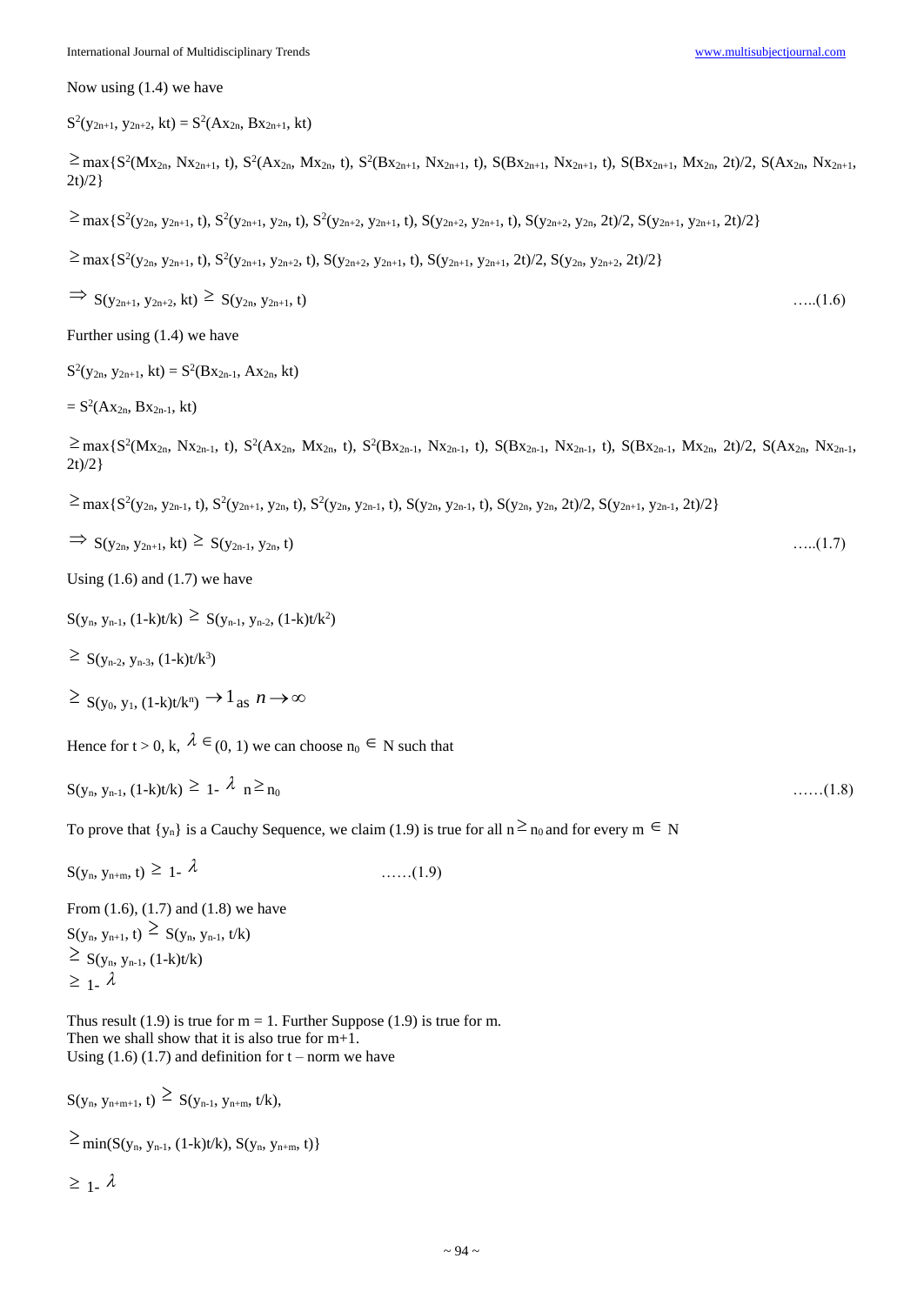Thus (1.9) is true for m+1 and so it is true for every  $m \in N$ 

Therefore  $\{y_n\}$  is a Cauchy Sequence.

Since  $(X, S, *)$  is complete so  $\{y_n\}$  converges to some point z in X. Thus  $\{Ax_{2n}\}\{Mx_{2n}\}\{Bx_{2n-1}\}\$ and  $\{Nx_{2n-1}\}\$ also converges to z.

Suppose [A, M] is a compatible pair of reciprocally continuous maps. Then by the definition of reciprocally continuous maps

 $AMx_{2n} \rightarrow Az$  and Az and  $MAX_{2n} \rightarrow Mz$ 

And then the compatibility of A and M yields

 $\lim_{n\to\infty} S(AMx_{2n}, MAX_{2n}, t) = 1$ 

i.e.  $S(Az, Mz, t) = 1$ 

Hence  $Az = Mz$ 

Since  $A(x) \subseteq N(x)$ , There exists a point w in X such that

 $Az = Nw$ 

Using (1.4) we have

 $S^2(Az, Bw, kt) \ge \max \{ S^2(Mz, Nw, t), S^2(Az, Mz, t), S^2(Bw, Nw, t), S(Bw, Nw, t), S(Bw, Mz, 2t)/2, S(Az, Nw, 2t)/2 \}$  $\geq$  max {S<sup>2</sup>(Az, Az, t), 1, S<sup>2</sup>(Bw, Az, t), S(Bw, Az, t), S(Bw, Az, 2t)/2, S(Az, Az, 2t)/2}

Or

 $S^2$ (Az, Bw, kt)  $\geq 1$ 

Which implies that  $Az = Bw$ Thus

 $Mz = Az = Nw = Bw$ .

Point-wise R-weakly commutativity of A and M implies that there exists  $R > 0$  such that  $S(AMz, MAz, t) \geq S(Az, Mz, t/R) = 1$  $i.e. AMz = MAz$ and  $AAz = AMz = MAz = MMz$ 

Similarly pointwise R-weakly commutativity of B and N implies that  $BBw = BNw = NBw = NNw$ 

Now by (1.4) we have  $S^2(AAz, Az, kt) = S^2(AAz, Bw, kt)$  $\geq$  max {S<sup>2</sup>(MAz, Nw, t), S<sup>2</sup>(AAz, MAz, t), S<sup>2</sup>(Bw, Nw, t), S(Bw, Nw, t), S(Bw, MAz, 2t)/2, S(AAz, Nw, 2t)/2}  $\geq$  max {S<sup>2</sup>(AAz, Az, t), 1, S<sup>2</sup>(Az, Az, t), S(Az, Az, t), S(Az, AAz, 2t)/2, S(AAz, Az, 2t)/2} Or  $S^2(AAz, Az, kt) \ge 1$  $\Rightarrow$  AAz = Az Thus  $Az = AAz = MAz$ Thus Az is a common fixed point of A and M Again by (1.4) we have  $S^2(Az, BBw, kt) \geq max \{ S^2(Mz, NBw, t), S^2(Az, Mz, t), S^2(BBw, NBw, t), S(BBw, NBw, t), S(BBw, Mz, 2t)/2, S(Az, NBw, t), S^2(Bw, Nz, t), S^2(Bw, Nz, t), S^2(Bw, Nz, t), S^2(Bw, Nz, t), S^2(Bw, Nz, t), S^2(Bw, Nz, t), S^2(Bw, Nz, t), S^2(Bw, Nz, t), S^2(Bw, Nz, t), S^2(Bw, Nz, t), S^2(Bw, Nz, t), S^2(Bw, Nz, t), S^2(B$ 

 $2t)/2$ }  $\geq$  max {S<sup>2</sup>(Az, BBw, t), 1, S(BBw, Az, 2t)/2, S(Az, BBw, 2t)/2} Or  $S^2(Az, BBw, kt) \ge 1$  $\Rightarrow$  Az = BBw

Thus  $Az = BBw = Bw$